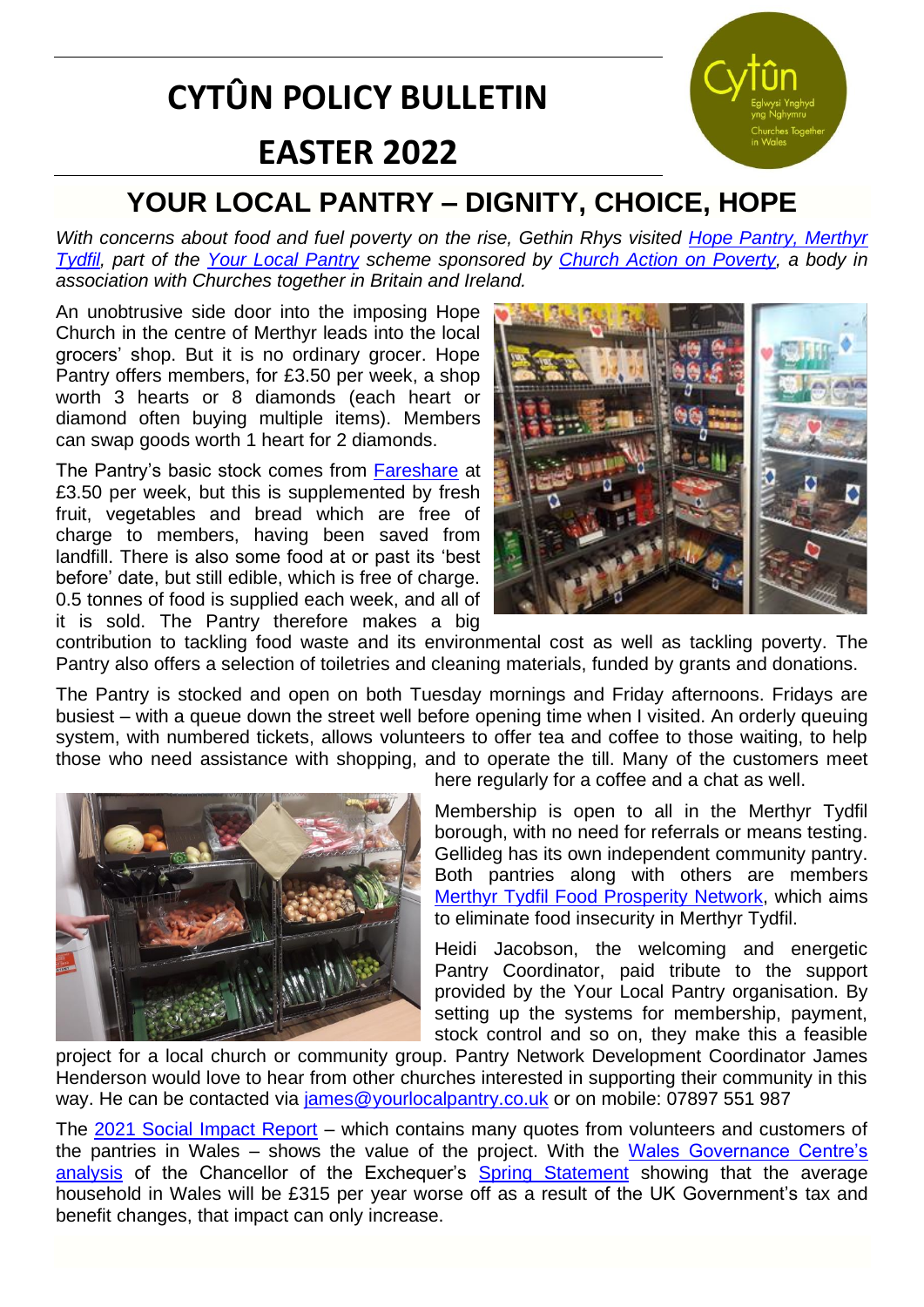### **UKRAINE – WAR AND ITS REFUGEES**



Cytûn has been involved in forming the response of Wales as a Nation of Sanctuary to welcoming refugees from Ukraine. Further details on steps taken by Welsh Government can be found [here.](https://gov.wales/team-wales-welcome-ukraine-people) Organisations, including churches, who can offer large-scale help with accommodation, transport, goods or translation can indicate their willingness to help [here](https://gov.wales/register-business-or-organisation-help-ukrainian-refugees-coming-wales) and individuals who wish to offer accommodation or other help can find details of how to do so [here.](https://gov.wales/ukraine-support-people-affected)

Cytûn strongly recommends that support is offered only through legitimate and trusted organisations. In addition to Government schemes, Housing Justice Cymru has a hosting scheme to accommodate asylum seekers arriving in Wales - from Ukraine or other countries – who are unable to access state support. Further details on that plan can be found in the [Policy Bulletin Feb / March](https://www.cytun.co.uk/hafan/en/policy-bulletin-feb-march-2022/)  [2022](https://www.cytun.co.uk/hafan/en/policy-bulletin-feb-march-2022/) or from Romy Wood via [r.wood@housingjustice.org.uk](mailto:r.wood@housingjustice.org.uk)

Russia's invasion of Ukraine has shocked and provoked a warm response across Welsh churches. Chief Executive of Cytûn, Revd Aled Edwards, presided at a multi-faith vigil on the steps of the Senedd on March 6. There were moving contributions from contributors including two young Ukrainian people living in Wales, Mick Antoniw MS, Counsel General to the Welsh Government, who is of Ukrainian descent (below), and

politicians from the other major parties.

Cytûn and the Welsh Government recommend that help to those

still in Ukraine and surrounding countries should be offered through the financial appeal of the Disasters Emergency Committee of leading charities, **[DEC Cymru.](https://www.facebook.com/deccymru)** Further details on Christian Aid's role can be seen [here,](https://www.christianaid.org.uk/appeals/emergencies/ukraine-crisis-appeal) and the CAFOD appeal can be found [here.](https://cafod.org.uk/Give/Donate-to-Emergencies/Ukraine-Humanitarian-Appeal) Although we appreciate the heartfelt desire to send goods, fleets of lorries travelling across Europe have unwanted consequences in terms of creating bottlenecks that impede aid, and can undermine the local environment and economy. The charities at DEC Cymru have the means to secure the purchase of what is needed, where and when it is needed, through your generous donations.

[Bible Society](https://www.facebook.com/BibleSociety) has called on everyone to remember Ukraine, in conjunction with the country's churches, by praying Psalm 31 daily at 3pm (5pm Ukraine time). Christian Aid urges churches to join in a prayer for Ukraine especially at 2pm on Passion [Sunday, April 3.](https://www.christianaid.org.uk/pray/prayer-ukraine) The prayer is:

God of all peoples and nations,

who created all things alive and breathing, united and whole,

Show us the way of peace that is Your overwhelming presence.

We hold before you the peoples of Ukraine and Russia, every child and every adult.

We long for the time when weapons of war are beaten into ploughshares

when nations no longer lift up sword against nation.

We cry out to you for peace:

Protect those who only desire and deserve to live in security and safety Comfort those who fear for their lives and the lives of their loved ones Be with those who are bereaved.

Change the hearts of those set on violence and aggression

And fill leaders with the wisdom that leads to peace.

Kindle again in us a love of our neighbour,

And a passion for justice to prevail and a renewed recognition that we all play a part in peace. Creator of all hear our Prayer and bring us peace. Make us whole. Amen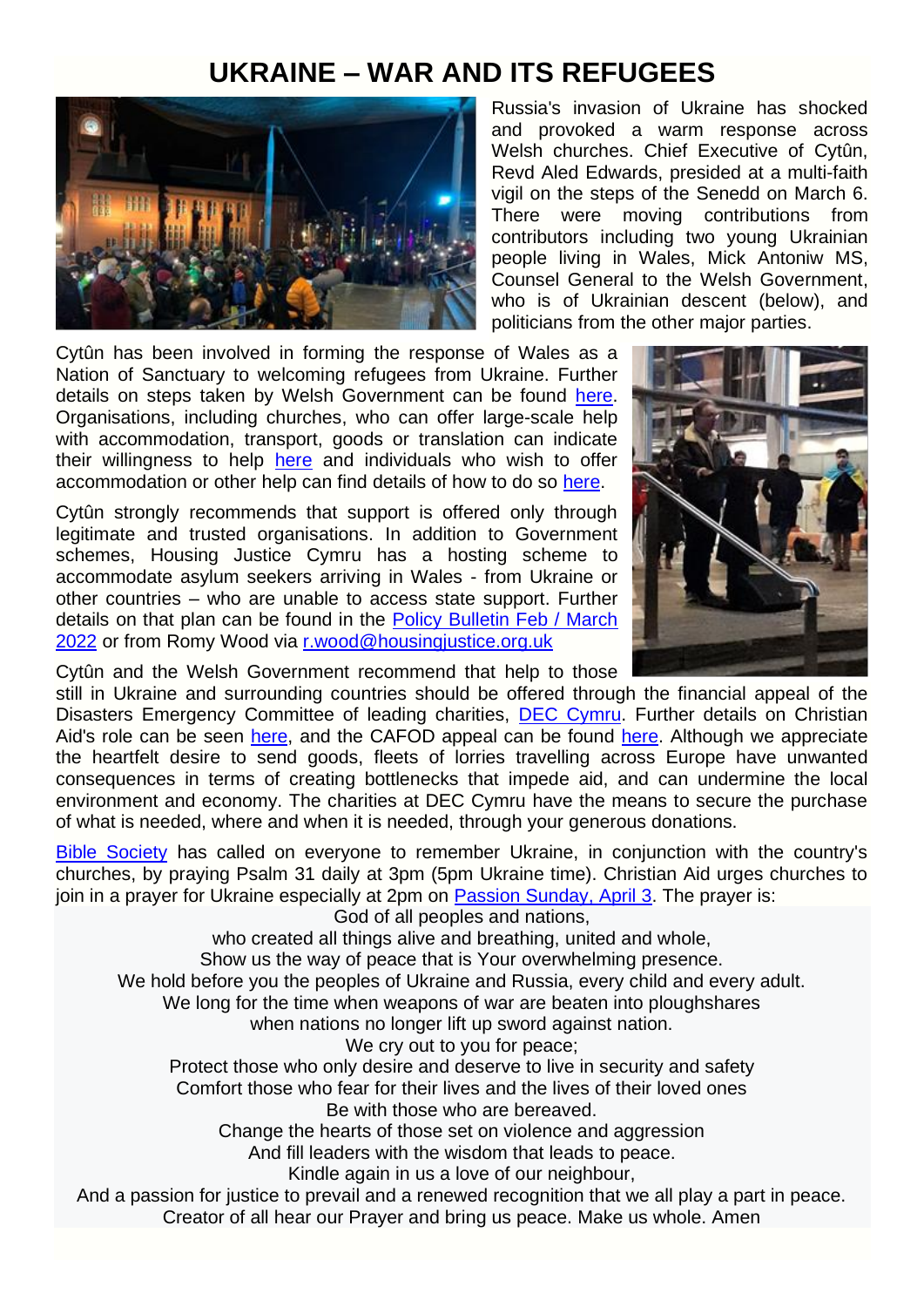# **CHURCHES ENCOURAGED TO 'COUNT ON NATURE'**

Churches across the country are preparing for the annual Churches Count on Nature event. This 'citizen science' event will run between 4-12th June, welcoming people to churchyards and encouraging them to record what animals and plants they see. That data will then be collated on



the biological records hub, the National Biodiversity Network. The event is jointly run by the conservation charities [A Rocha UK](https://arocha.org.uk/) and [Caring for God's Acre](https://www.caringforgodsacre.org.uk/) together with the Church of England and the Church in Wales, and is open to churches of all denominations.

Last year more than 540 activities and events were organised by churches across England and Wales. People submitted 17,232 recorded pieces of data on wildlife they saw, with 1,700 species recorded.

This year's event will take place during the same week as Love Your Burial Ground Week (4-12th June). The Bishop of St Davids, Joanna

Penberthy, the Church in Wales' lead bishop on the environment, is urging people to take part. She says, "Churches Count on Nature is an easy and fun activity for people of all ages to take part in. It's a chance to learn about and appreciate the precious world literally on our doorstep and realise our responsibility to nurture and protect it. I hope all our churches with burial grounds will register and take part this year and record what treasures of the natural world they observe."

Last year, many churches used Churches Count on Nature as an opportunity to reach out to their local



community. Parishioners at Llandygwydd Churchyard, near Cardigan, for example, were joined by people in the community to set up moth traps and embarked on a bat hunt over two days. Organiser, the Revd Anne Beman, said about 20 took part, including children. "We were fortunate to see about 30 brown long-eared bats leaving their roost in the church. They were identified at a later date by their droppings. On the Saturday morning, we checked the moth traps and identified some very beautiful specimens, with wonderfully interesting names such as the Brussel's lace moth, the Lobster moth and the Blood Vein moth. Then we started a 'bio-blitz' survey in the churchyards. It was a great success, and we couldn't have managed without the help and knowledge of the wildlife group members."

Andy Lester, from A Rocha UK, says, "Churches Count on Nature is a unique opportunity for those who love their churchyards and church spaces to take part in the largest ever nature count. With nature still in decline nationwide this count will provide valuable data on what is happening to wildlife. In turn that will help us to collectively work to take targeted action for nature's recovery." Harriet Carty, Director of Caring for God's Acre, says, "Through initiatives such as this we are gaining more insight into the importance of churchyards and other burial grounds as refuges for nature. With more than 20,000 across England and Wales these special places have never been such crucial havens for wildlife."

For more information, see [https://www.caringforgodsacre.org.uk/get-involved/love-your-burial](https://www.caringforgodsacre.org.uk/get-involved/love-your-burial-ground-week/)[ground-week/](https://www.caringforgodsacre.org.uk/get-involved/love-your-burial-ground-week/)

*Pictures supplied by Caring for God's Acre: St Andrew's, Norton, Powys (top); St Michael's Llandre, Ceredigion.*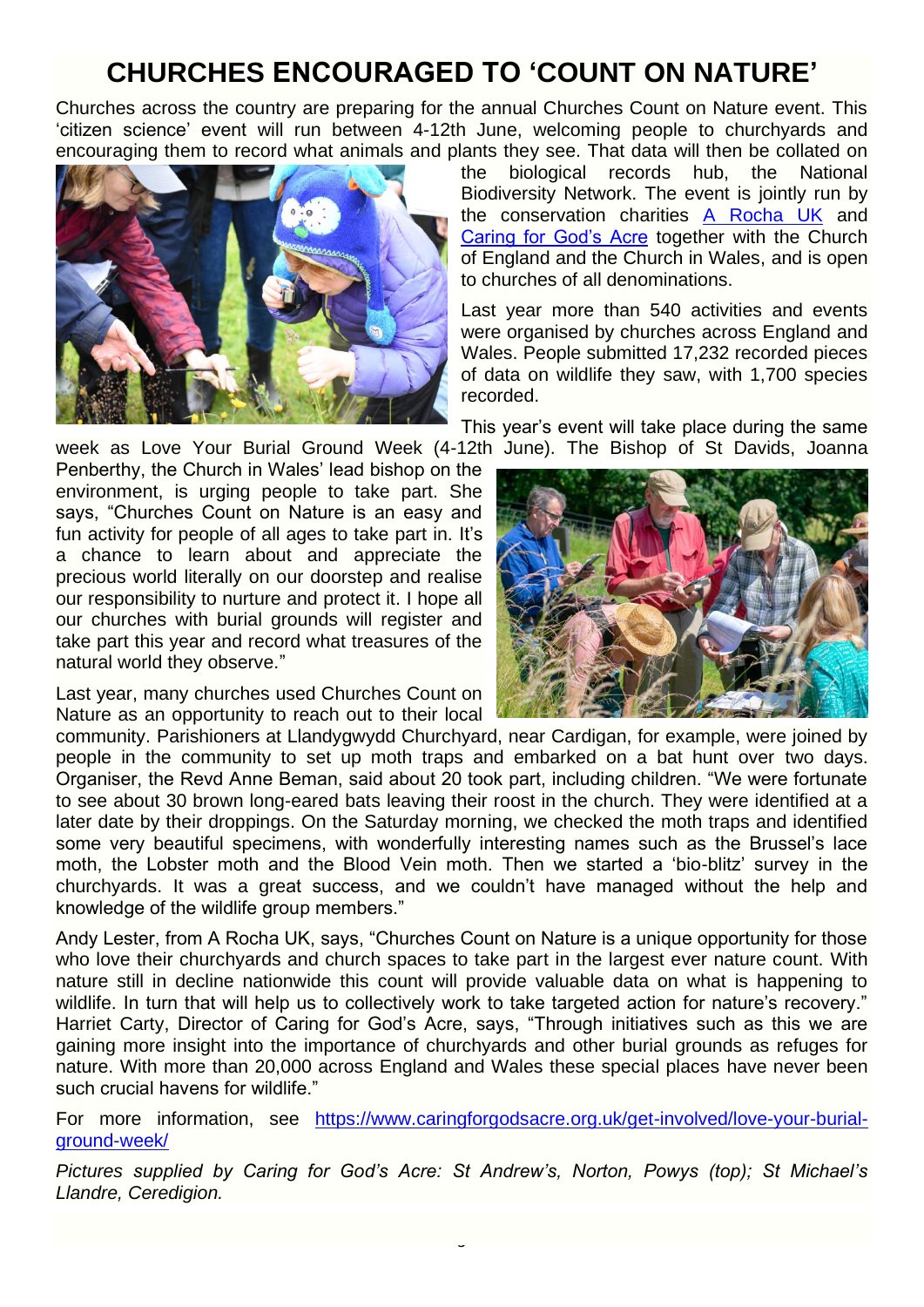## **COVID – RESTRICTIONS END, INQUIRY BEGINS**

At the time of going to press, [Welsh Government](https://gov.wales/coronavirus) plans to end the final remaining Covid restrictions, introduced under the Public Health Act 1984, on Easter Monday, April 18. The separate measures introduced under the UK Coronavirus Act 2020 lapsed on March 24. When the Welsh regulations end, the legal situation will return to that which prevailed prior to March 2020. This means that the responsibilities of those who are trustees or managers of places of worship and community centres, and those who organise public events including worship, will revert to the previous Health and Safety, Safeguarding and other requirements. Risk assessments made under this legislation will need to include an assessment of the risks associated with Covid along with risks associated with the transmission of other infectious diseases.

However, Cytûn is aware that the attitude of church members, as of others in the population, towards risk – especially the risk of catching or passing on infectious illness – may well have changed following the experiences of the past two years. We understand that Welsh Government intends to replace the many pages of [guidance](https://gov.wales/alert-level-0-guidance-employers-businesses-and-organisations) for different kinds of organisations and activities – including the [guidance pages for places of worship and funerals](https://gov.wales/places-worship-and-funerals-potential-reasonable-measures-action-card-alert-level-0) – with a single set of guidance notes of a much more general nature. For many voluntary trustees and managers, this will mean they need to source bespoke guidance elsewhere.

Cytûn is considering what it may be able to offer on its webpage in place of our current quide to [Covid regulations.](https://www.cytun.co.uk/hafan/en/covid-19-briefing-paper/) We will, as soon as possible after the new Welsh Government guidance is published, produce a briefing with some pointers to the most important parts of it, and links to other sources of information (such as the [Health & Safety Executive](https://www.hse.gov.uk/index.htm) website). Unfortunately, Cytûn is not funded to a sufficient level to enable us to seek specialist advice on Health & Safety, Safeguarding, and so on, and as Cytûn itself does not own or manage places of worship we have no standing to seek bespoke legal advice – which, in any case, will vary from denomination to denomination depending on their different legal structures and church order.

We would therefore welcome suggestions from member churches and organisations as to what might be most helpful in this new situation. Cytûn will need then to consider how much of our limited resources in terms of staff and finance can be devoted to meeting the needs identified.

As Covid gradually recedes, the UK Government has established the [UK Covid-19 Inquiry,](https://covid19.public-inquiry.uk/) chaired



by Baroness Hallett. A [consultation on the terms of reference](https://ukcovid19inquiry.citizenspace.com/contribute/terms-of-reference-consultation/) of the UK inquiry closes on April 7. Cytûn has submitted a response, noting the importance of faith and other voluntary groups and asking that they be explicitly included in the terms of reference, and noting the importance of inquiring into issues surrounding end of life care and the treatment of the recently deceased and recently bereaved. We also hope to meet with the inquiry team shortly to discuss ways in which Christian churches and other faith groups may submit

evidence to and participate in the inquiry.

Cytûn has also been in touch with the independent Covid-19 Bereaved Families for Justice Cymru group. They explain their role as follows:

*This group has been set up for those bereaved by decisions taken by the Welsh government before and during the Covid-19 pandemic in Wales. We have been calling on the Welsh government to start an immediate Wales specific public statutory inquiry. Having met with the First Minister a number of times he has taken a different stance and Wales will now be in the UK inquiry. However, Wales cannot be just a footnote in a UK Government inquiry - decisions made in Wales must be properly scrutinised. The inquiry will look at what happened, why it happened but most importantly how we can make it better. This is why it's so important to hear about your experiences. If you have been bereaved by Covid-19 in Wales our group can represent you in the UK inquiry. Your voice will form part of the evidence that will ensure changes are made.*

Readers who are interested are invited to join the group's [Facebook group](https://www.facebook.com/groups/353549163088125) or to get in touch by email: [cymru@covidfamiliesforjustice.org](mailto:cymru@covidfamiliesforjustice.org) or Twitter: **@cymru\_inquiry**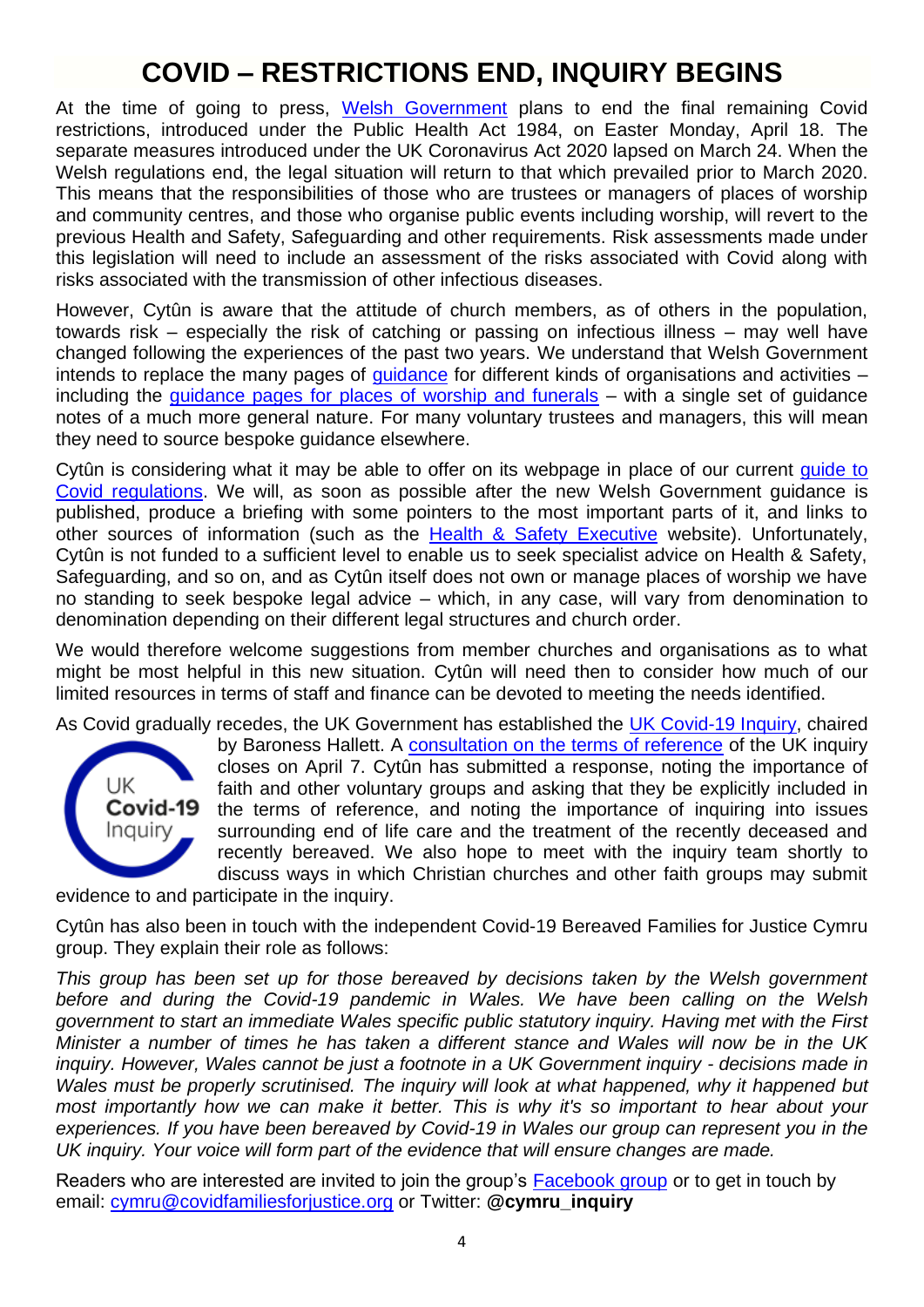Cross-Party Group on Faith

*Ukraine: Are Wales' faith communities doing enough?*

Wednesday 4 May 2022, 12.00 – 13.15

via Microsoft Teams or phone conference

For further information or to reserve a place, email Jim Stewart on [jimstewartwales@gmail.com](mailto:jimstewartwales@gmail.com)

# **Faith, families, and recovery**

#### **Online forum - 10am to 11.30am, Thursday 12 May 2022**

Alcohol Change UK and Adfam are inviting you to take part in an online event focussing on the role of faith in many people's lives when they're struggling with alcohol, drug or gambling issues.

We hope that this will be the start of a journey that will help treatment services have a better understanding of the role of faith in the lives of individuals and families; and help faith organisations better understand alcohol, drug and gambling issues.

The event will be opened by our two guest speakers:

- Alison Mather, Director of Quaker Action on Alcohol and Drugs (QAAD)
- Iman Atta, Chief Executive of Faith Matters

Followed by opportunities for discussion.

To book your places, contact Andrew Misell at Alcohol Change UK [andrew.misell@alcoholchange.org.uk](mailto:andrew.misell@alcoholchange.org.uk)

# **EXTENDING REGISTRATION OF YOUTH WORKERS**

Welsh Government is currently [consulting](https://gov.wales/new-registration-categories-education-workforce-council) regarding registration of youth workers. At the moment, youth workers in a faith based setting in Wales are not required to register with the Education Workforce Council. It is intended that this exemption (along with several others) be removed. If this intention is realised, it would become illegal to employ a youth worker who has not met the registration criteria and registered. This consultation also asks for responses as to whether volunteers in youth work should have to register. Although the consultation document recommends against this, it says that Welsh Government is open to persuasion on this matter. This registration would be additional to the requirement to obtain DBS checks under the safeguarding regime.

It is important that those best qualified in each member denomination and organisation has the opportunity to read the consultation and to respond. Cytûn will prepare a composite response, if requested, but we would recommend that each denomination/organisation respond directly also. The consultation and response form can be found here: [https://gov.wales/new-registration](https://gov.wales/new-registration-categories-education-workforce-council)[categories-education-workforce-council](https://gov.wales/new-registration-categories-education-workforce-council) The closing date is May 24 2022. If you wish to contribute to a joint response, we will need to receive your comments by **Monday 16 May 2022** via [gethin@cytun.cymru](mailto:gethin@cytun.cymru)

# **VOLUNTEERING WALES GRANT SCHEME**

The 2022-25 [Volunteering Wales main grant scheme](https://wcva.cymru/vwg) is now open to applications using WCVA's [Multipurpose Application Portal \(MAP\).](https://map.wcva.cymru/) This year's Volunteer Wales Main Grant scheme will focus on projects that tackle barriers to volunteering, give a positive experience for the volunteer and a long-lasting impact on the community. Funding will be available up to £25,000 per annum, over a maximum of two years. If your organisation is interested in accessing the Volunteering Wales main grant scheme please [visit our Volunteering Wales grants page](https://wcva.cymru/funding/vwg/) for more details or contact [volwalesgrants@wcva.cymru](mailto:volwalesgrants@wcva.cymru)